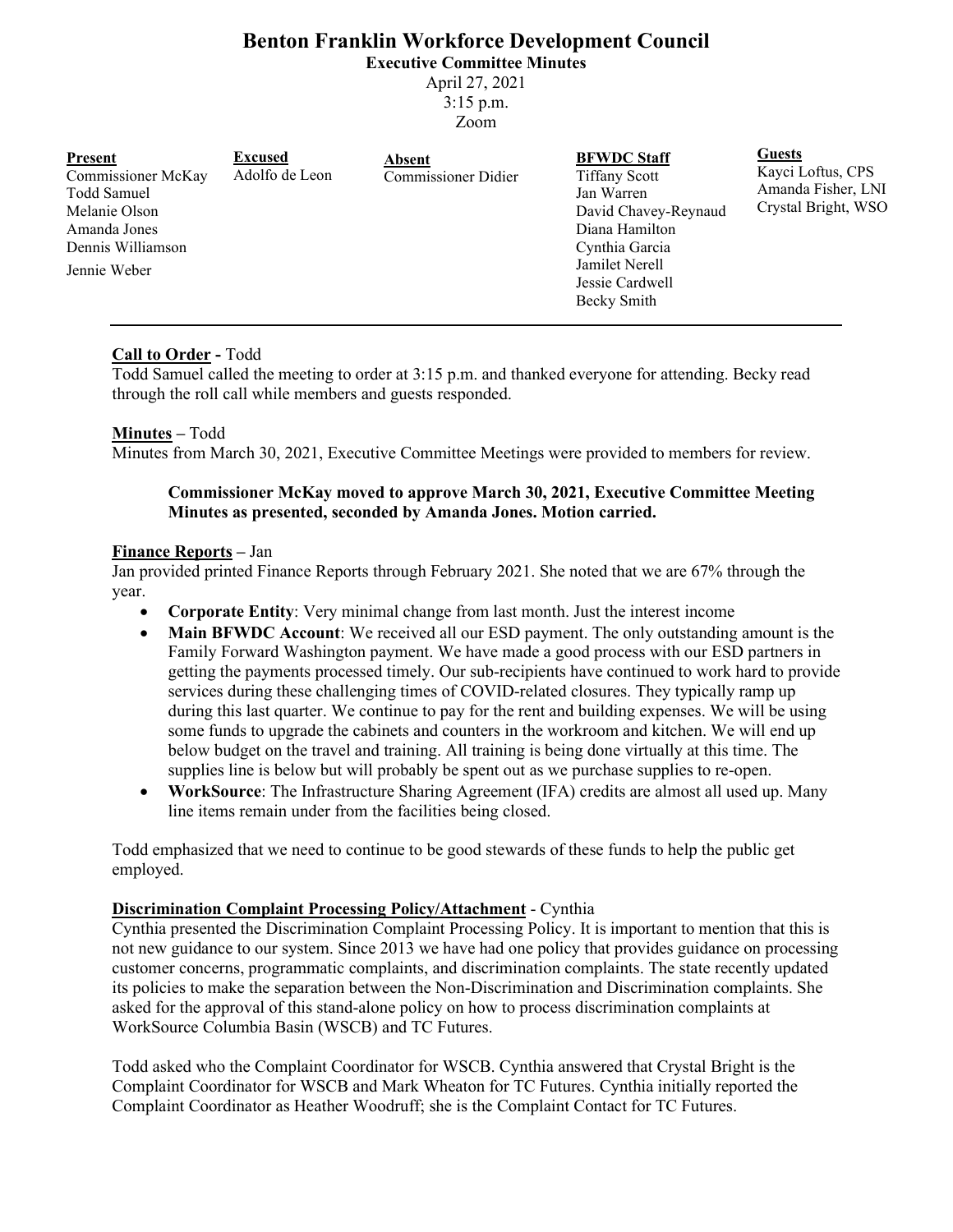Cynthia explained that all partners located at WSCB and TC Futures are responsible for the outcomes of programmatic complaints that fall within their jurisdiction. Programmatic complaints will go to the proper partner. The EO officer will see all complaints. There is a difference between programmatic complaints and discrimination complaints. Cynthia will make this clarification before it is final.

We have not received a formal complaint since she has been the EO Officer.

**Dennis Williamson moved to approve the Discrimination Complaint Policy/Attachment as presented with the modification to the wording discussed above, seconded by Melanie Olson. Motion carried.**

## **PY 21 Adult and Dislocated Worker Service Provider Contract Extension** – Diana

Diana highlighted some of Career Path Services (CPS) accomplishments this year. They launched two platforms to transition program referrals and enrollments to an online environment when WSCB closed on March 18, 2020, due to Covid-19. Throughout this year, they continually implemented strategies to provide alternative ways for customers to access services, engage with program participants, and get the word out that WSCB is open virtually. Also, in January, the State Monitors conducted their annual visit, and after reviewing 10 Adult Files and 10 Dislocated Worker Files, they identified no findings or disallowed costs. This not only shows the quality work being accomplished to assist customers in obtaining their employment goals, but it also shows their efforts to meet state and local compliance requirements. Lastly, the BFWDC received a letter from the Employment Security Department (ESD) recognizing the positive performance outcomes for enrollments in the Adult and Dislocated Worker Programs through December 31, 2020. All of this shows CPS's commitment to providing quality services to our community during Covid. The BFWDC Staff and the Adult and Employer Linkage Committee recommend extending the WIOA Adult and Dislocated Worker Contracts to CPS.

**Todd Samuel moved to approve the PY21 WIOA Adult Service Provider Extension for an additional year starting July 1, 2021, through June 30, 2022, seconded by Melanie Olson. Motion carried.** 

**Melanie Olson moved to approve the PY21 WIOA Dislocated Worker Service Provider Extension for an additional year starting July 1, 2021, through June 30, 2022, seconded by Todd Samuel. Motion carried.**

# **PY21 Out of School Youth Service Provider Contract Extension** – Cynthia

Cynthia added that CPS is also the service provider for the Youth Contract. Since March 2020, CPS has been providing Employment and Training Services to youth ages 16-24 100% virtually. They quickly implemented virtual platforms and transitioned to program enrollments and referrals to an online environment. Despite all the challenges, they continue to create new strategies to increase enrollments and employed exits. The state monitors completed comprehensive monitoring of the youth program in January. There were no questioned or disallowed costs or findings identified. They also received a letter from ESD recognizing the positive performance for youth enrollments through December 30, 2020. The BFWDC and the Youth Committee recommend extending the WIOA Youth Contract to CPS through July 20, 2022.

**Dennis Williamson moved to approve the PY21 WIOA Youth Service Provider Extension for an additional year starting July 1, 2021, through June 30, 2022, seconded by Melanie Olson. Motion carried.**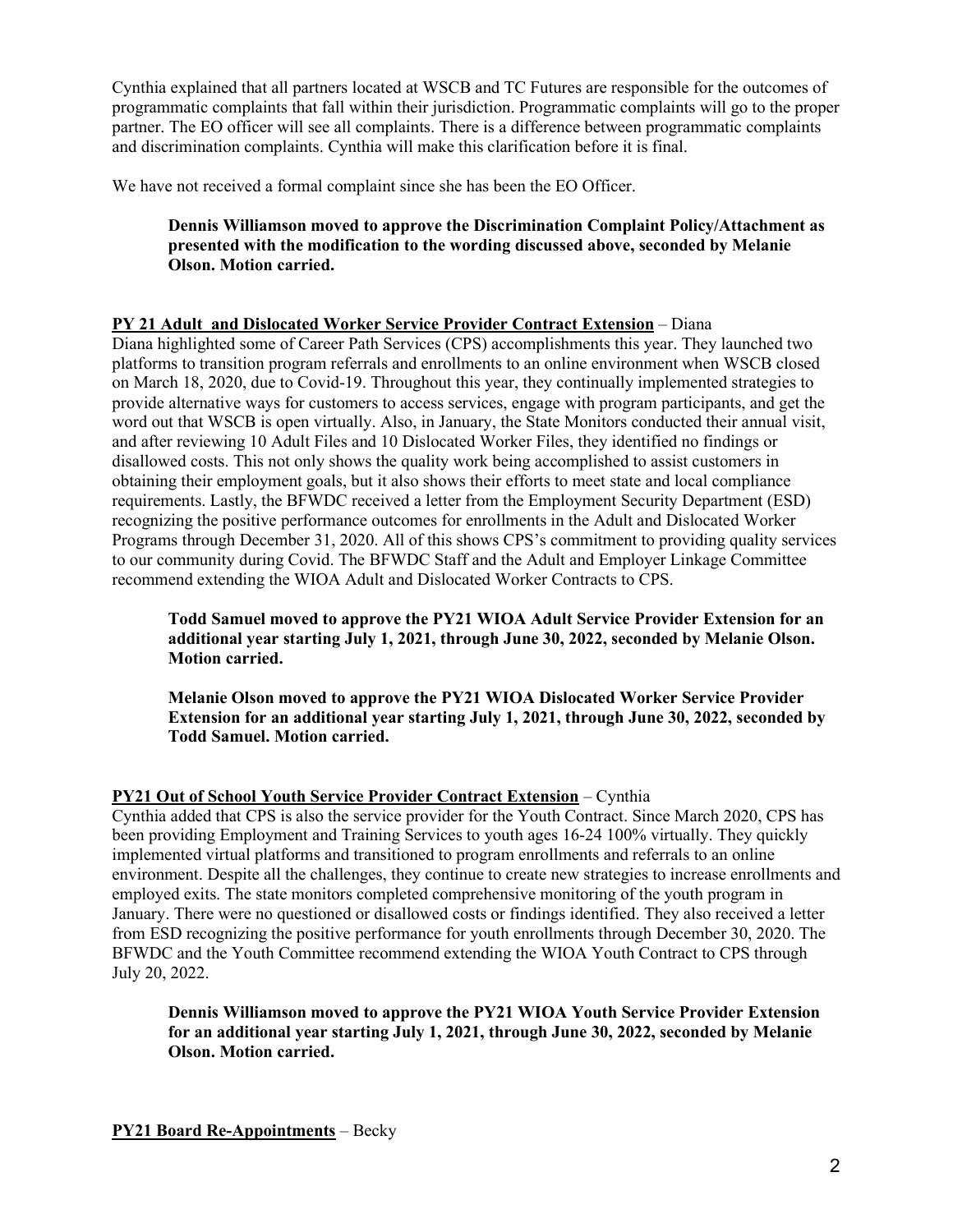Becky shared that each year about one-third of our board members is up for reappointment. She presented the memo provided in the packet. Each member has responded that they are willing and interested in serving another three-year term expiring June 30, 2024.

## **Todd Samuel moved to approve the reappointment of Bob Legard (Labor), Carol Moser (Business), Jim Smith (Labor), Michael Bosse (Labor), and Michael Lee (Education) for another three-year term ending June 30, 2024, seconded by Melanie Olson. Motion carried.**

## **RFP #2021-001-WIOA-OSO Update** – Tiffany

Tiffany shared that RFP #2021-001-WIOA-OSO was issued in March. We required potential bidders to attend a Bidder's Conference in early April. We also required an official Letter of Intent confirming their participation in the process. We are currently soliciting board members to be a part of the RFP Review Committee. We would like to have one more volunteer to make it a committee of five. We are looking forward to continuing the process and getting a One-Stop Operator starting July 1, 2021, for a one-year contract cycle.

Todd asked if there had been significant interest or questions. Tiffany answered that as part of our due diligence, we have a Question & Answer format where bidders can email questions, and then we respond to those and put them on our website. It is very transparent is liked by our state monitors and the Department of Labor. Board Members are welcome and encouraged to visit the BFWDC website and see the questions that have been asked.

David reiterated that we need one more member for the review committee. Please contact him if interested.

#### **Washington Workforce Association (WWA) Update** – Tiffany

Tiffany shared that the WWA is currently reviewing its due structure. They have not increased their dues for about 12 years. With inflation and building a strong public-facing organization, the current dues are not meeting the needs. There is a lot of work going on in a sub-committee analyzing the due structure. As the WWA Budget is being planned for July 1, 2021, there could be some adjustment to our Dues, Fees, Membership line item in the BFWDC budget to accommodate that.

#### **Liaison Report** – David

David reported that we continue to slowly close the gap between the total staff assisted seekers and staff assisted services to job seekers from the previous year. We are doing well with the unique number of businesses served and staff provided business services. The center is still not open and is serving customers virtually. TC Futures is seeing similar numbers to last year. David walked through the remainder of the report.

Todd thanked David for the report. It is posted monthly on Facebook and the BFWDC website and is shared with the Tri-City Regional Chamber Board of Directors.

Todd mentioned that the Goodwill Employment Connections Center is now open to in-person services. They also spoke to the mobile employment center that goes to different locations. Todd asked how connected we are to Goodwill? Would we refer to Goodwill for services if needed? Tiffany shared that Goodwill is our landlord, and they are a strong community-based organization. All staff at WSCB and TC Futures are aware of Goodwill and the services they provide. Goodwill is currently wrapping up the Families Forward Washington (FFW) contract. Some of our customers are actively being served by Goodwill staff. Overall, there is a very strong developed relationship over the last few years. They are present in different offerings at WSCB and vice versa. There is enough work to be done to be shared. There is a strong open line of communication.

Do we think Goodwill is referring back to us? Tiffany answered that we are not aware of this and would need to follow up with them to see what is being articulated.